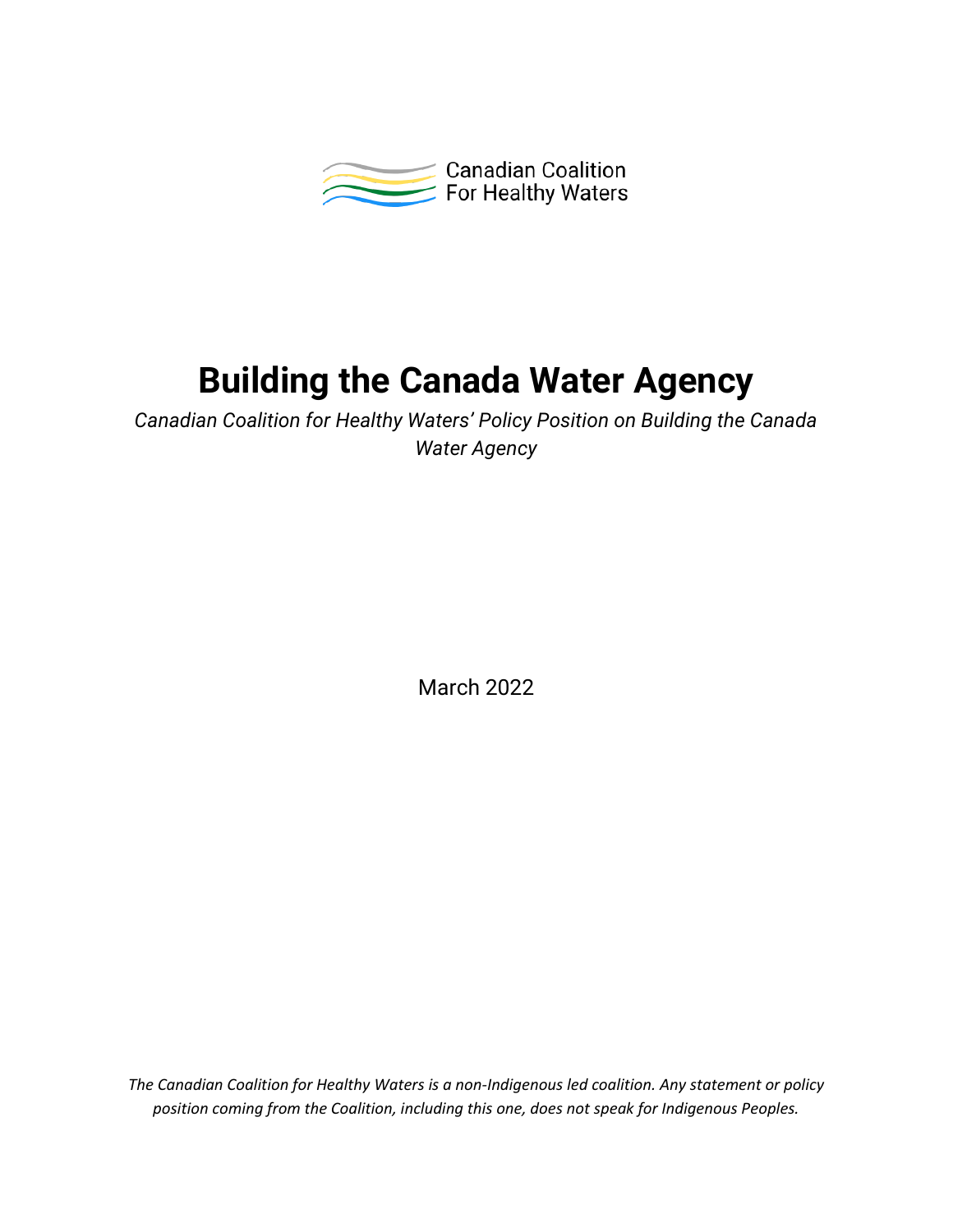# **About the Canadian Coalition for Healthy Waters**

The [Canadian Coalition for Healthy Waters](https://healthywaterscoalition.ca/) (CCHW) is a non-partisan coalition of organizations advocating for federal government leadership and policy to support the health of fresh water—including all inland waters—across Canada. Collectively, the members of the Canadian Coalition for Healthy Waters have hundreds of thousands of supporters from different walks of life, from coast to coast to coast.

This policy position was created thanks to the efforts of many organizations and individuals. It draws heavily on the policy analysis work conducted—both currently and in the past—by the [Forum for Leadership on Water](https://www.flowcanada.org/our-work) (FLOW).

The Canadian Coalition for Healthy Waters is guided by a Steering Committee of the larger CCHW membership and is chaired b[y](https://www.ourlivingwaters.ca/) **Our Living Waters**. We would be pleased to speak to this policy position in more detail. Inquiries can be directed to Andrew Stegemann, the Director of Our Living Waters, acting as the Chair of the Canadian Coalition for Healthy Waters [\(andrew@ourlivingwaters.ca\)](mailto:andrew@ourlivingwaters.ca).

#### **CCHW Steering Committee:**

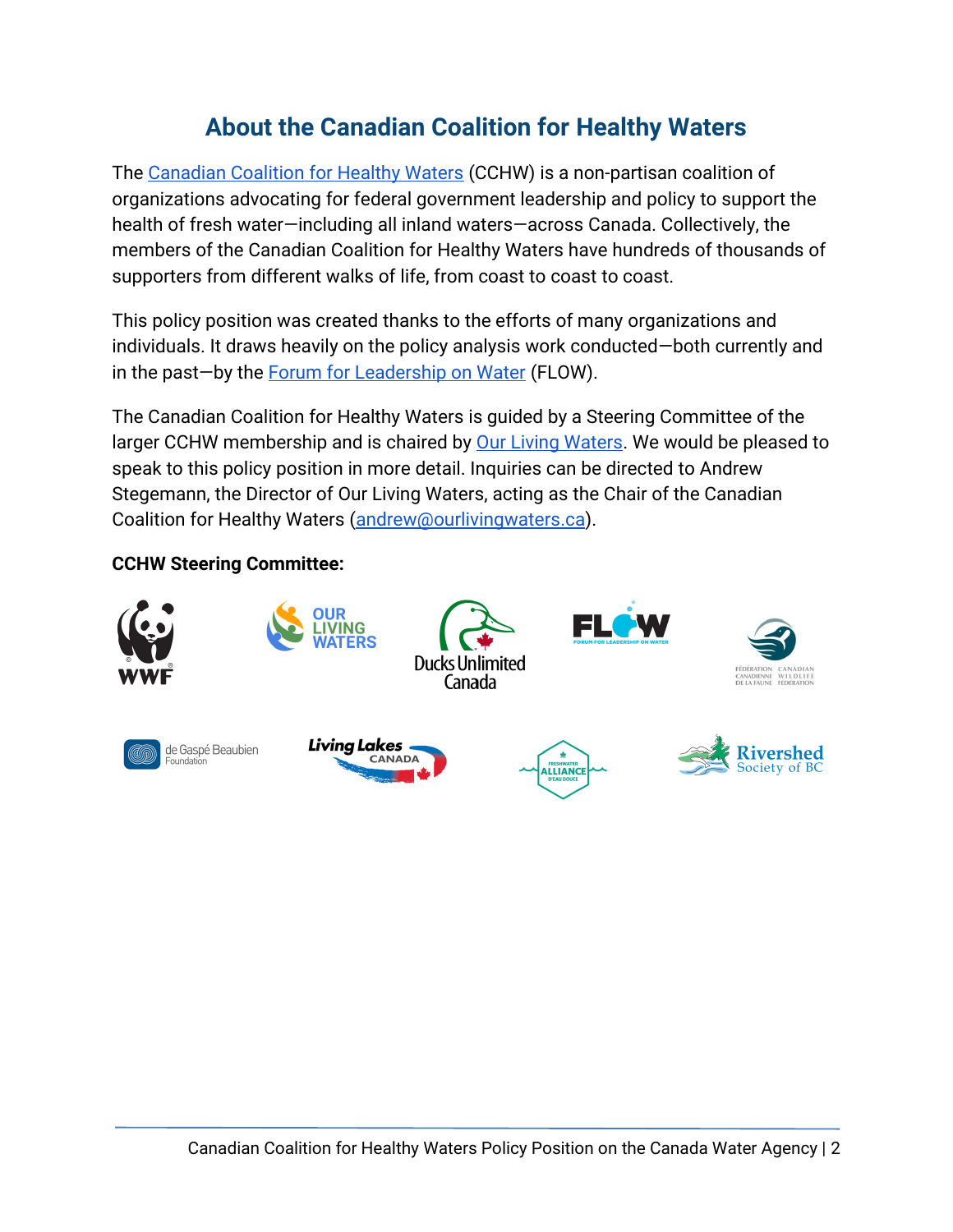# **Five Foundational Pillars for the Canada Water Agency**

Wat[e](https://wwf.ca/wp-content/uploads/2020/10/WWF-Watershed-Report-2020-FINAL-WEB.pdf)rs across the country are [under threat.](https://wwf.ca/wp-content/uploads/2020/10/WWF-Watershed-Report-2020-FINAL-WEB.pdf) The myth of Canadian freshwater abundance  $-$  and the false sense of security that accompanies it  $-$  has been thoroughly debunked. It is now undeniable that our rivers, streams, lakes, aquifers, estuaries, and wetlands are experiencing unpr[e](https://www.nrcan.gc.ca/sites/www.nrcan.gc.ca/files/energy/Climate-change/pdf/CCCR_FULLREPORT-EN-FINAL.pdf)cedented challenges in the face of the **ongoing climate crisis**. Water supply is increasingly erratic, water quality is degrading in many places, and extreme weather events are increasing in both frequency and severity. Climate change is adding to and exacerbating existing threats to our waters caused by pollution, overuse, habitat loss and fragmentation, alteration of flow, and invasive species. In addition, terrestrial land use and management decisions are also impacting water with deforestation, agricultural practices, and urbanization—as examples— affecting water quantity, quality and flow regimes.

Much more work needs to be done to ensure the health of fresh water in Canada for current and future generations. Maintaining the status quo will not only imperil the health of freshwater resources for the people who rely upon them and the ecosystems they support; it will also cost governments at all levels untold billions of dollars. These costs ar[e](https://www.pbo-dpb.gc.ca/web/default/files/Documents/Reports/2016/DFAA/DFAA_EN.pdf) [already being felt.](https://www.pbo-dpb.gc.ca/web/default/files/Documents/Reports/2016/DFAA/DFAA_EN.pdf) Changing course requires rethinking the way we manage and govern fresh water, in addition to the way we manage our use of the land within watersheds all across the country. This must be a collaborative effort that involves all levels of government, engages people in Canada, and leverages Canada's wealth of knowledge in water science and technology. The federal government has a critical role to play leading this transformation.

We applaud the federal government's commitment to establishing a Canada Water Agency. This is an encouraging first step. What happens next is key: we call upon the government to commit the resources, effort, and capacity needed to ensure that the Canada Water Agency is established without delay and is positioned to affect meaningful change. The urgency to create an effective Canada Water Agency must match the urgency of the moment.

To affect meaningful change, the Canada Water Agency needs to be created based on the following five foundational pillars, which are cross-cutting priorities that should be mainstreamed in every aspect of the Canada Water Agency's development, structure, and operations. Collectively, they embody the water governance and management paradigm shift that is needed to protect and restore the health of fresh water in Canada.

# **The Five Foundational Pillars**

#### **Reconciliation**

The Canada Water Agency must meaningfully advance the federal government's commitment to reconciliation with Indigenous peoples. Working towards reconciliation must be done in partnership with Indigenous peoples and, therefore, may look different across the country, but the Agency should contribute to: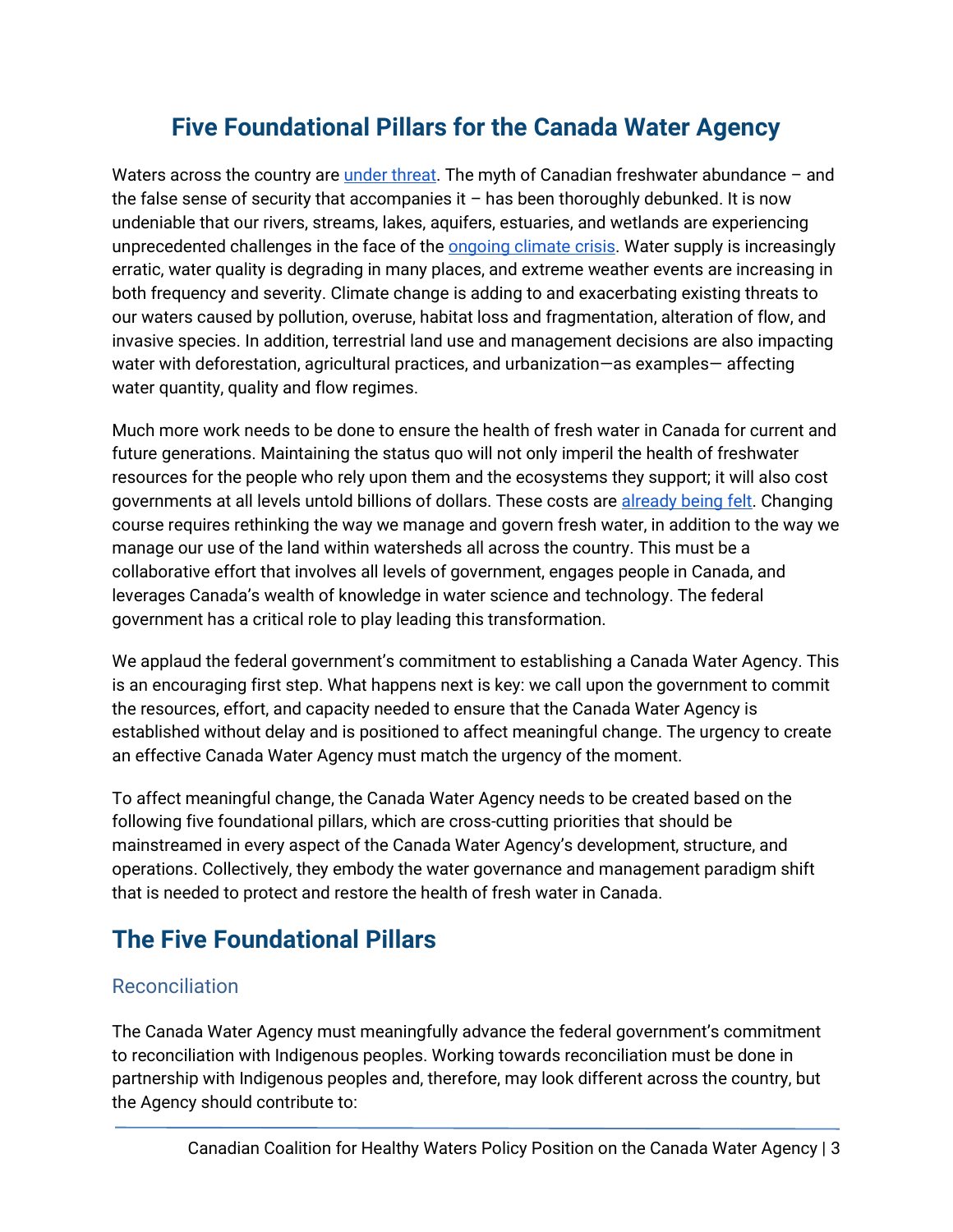- Fulfilling the federal government's stated commitment to advancing **government-togovernment, nation-to-nation relationships** by developing pathways and providing resources for the co-governance of shared waters with Indigenous Nations.
- Recognizing, respecting, and upholding Indigenous inherent, Aboriginal, and treaty **water rights and roles**.
- Recognizing, respecting, and upholding **Indigenous worldviews and knowledge systems** related to water, as defined by Indigenous peoples.
- Fulfilling the **Truth and Reconciliation Commission Calls to Action**, with a particular focus on repudiating concepts used to justify European sovereignty over Indigenous peoples and lands and the laws, policies, and litigation strategies that continue to rely on such concepts (Calls to Action 45-47).
- Fulfilling the **United Nations Declaration on the Rights of Indigenous Peoples** (UNDRIP), with a particular focus on ensuring Indigenous peoples have the right to participate in decision-making in matters which would affect their rights (Article 18) and that Indigenous peoples have granted their free, prior, and informed consent before decisions are made that affect them (Article 19).
- Continuing to negotiate **land claims settlements**, where applicable, that recognize constitutional and court defined rights, and which clarify water use and management powers.
- Determining, **in partnership with Indigenous peoples**, how they will participate in advancing water-related legislative, institutional, and policy initiatives that affect or interest them.
- **Ending all long-term drinking water advisories** in Indigenous communities.

#### Knowledge Creation and Mobilization

Effective water management and governance is hindered by knowledge gaps across the country. We cannot ensure the health and security of fresh water in Canada unless we have a strong understanding of their current status, how they are being impacted, and how they could continue to change in a climate-impacted future. The Canada Water Agency can play a key role creating and mobilizing the knowledge – both Western and Indigenous science and knowledge – needed to predict and respond to water problems and opportunities by:

- **Supporting a state-of-the art flood forecasting and warning system** in partnership with the provinces and territories.
- Supporting research to **upgrade national flood risk mapping**, including adjustments for climate and land use changes, and refinement of national digital terrain data.
- Supporting research to **inform how to best compromise between human and environmental use of floodplains** within flood and floodplain management.
- Convening freshwater experts to develop a **knowledge creation and mobilization framework** that addresses identified data gaps, creates standard protocols and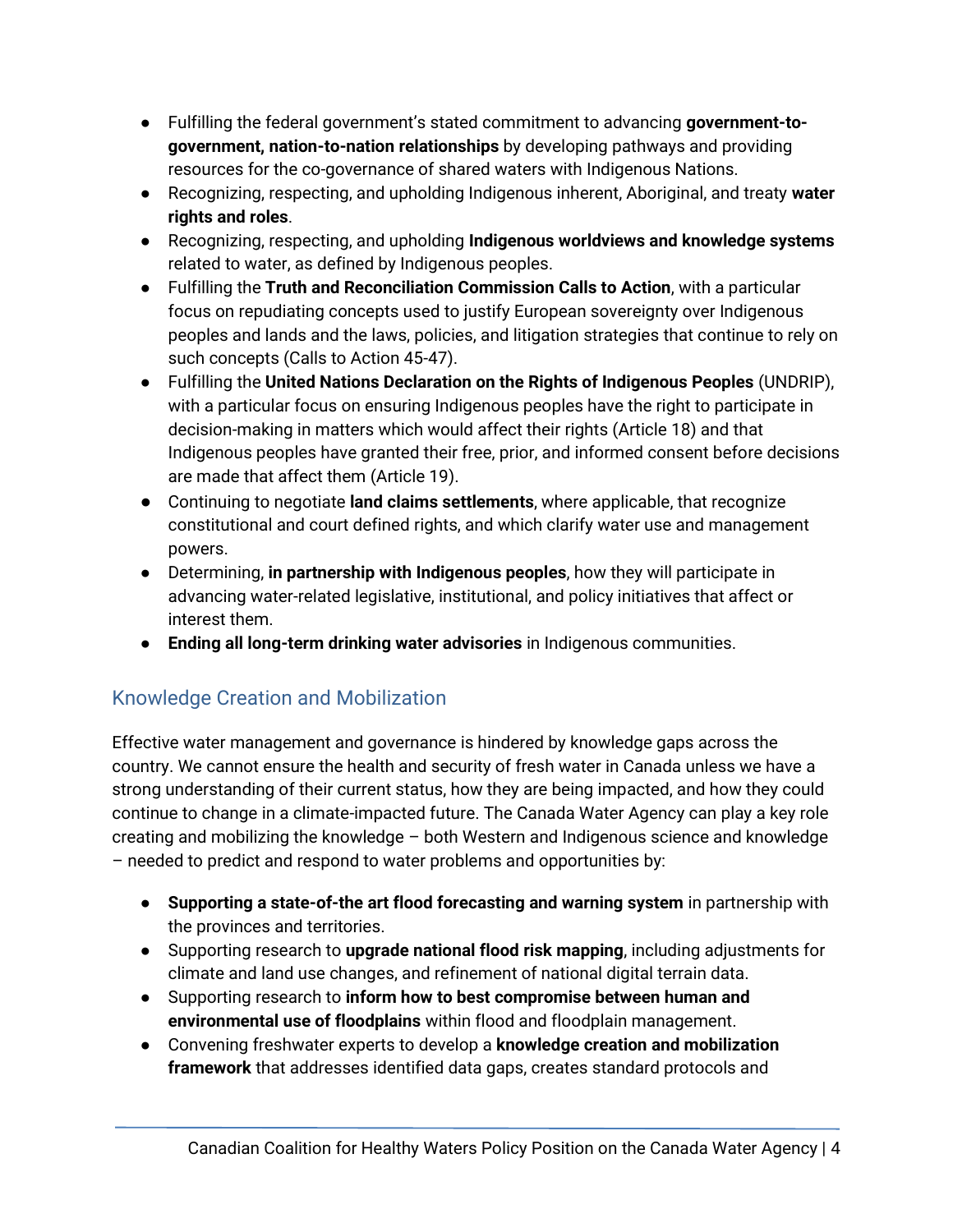guidelines for data analysis, assesses existing data collection capacity, and identifies the most appropriate leverage points for the Canada Water Agency to add value.

- Supporting **existing data collection efforts** by enhancing funding and other supports for nongovernmental organizations, academic institutions, Indigenous Nations and organizations, and community-based water monitoring programs.
- Acting as a **knowledge liaison** that facilitates collaboration between water experts across governments, nongovernmental organizations, academic institutions, and the private sector.
- Focusing on the role of good quality data and information in enabling **better water management and land use management decisions** by ensuring that decision-makers have the knowledge and tools they need to make decisions in the best interests of the watershed.
- Generating **future water scenarios and forecasts** to contribute to climate resilience and adaptation planning, which could include predicting floods and droughts, prioritizing water quality issues, predicting and mitigating the risk of harmful algae blooms, and understanding future water supply and use.
- **Improving the relevance and use of climatological information** as it relates to interjurisdictional water planning and management activities.
- Coordinating an open-access **central repository** that focuses on collecting, interpreting, and disseminating water information and data in an accessible format for different levels of government, the water community, and the general public. This includes consolidating water related monitoring within all government institutions such as the Meteorological Service of Canada monitoring changes in weather and environmental conditions, as well as flood mapping supported by Natural Resources Canada and establishing data sharing mechanisms with other departments and agencies (e.g., Public Health Agency of Canada, Statistics Canada) to integrate socio-economic and health data in analyses to inform policies and programs as appropriate.

## Cooperative Federalism

Canada is a federation in which the responsibilities for managing fresh water are shared among different levels of government. This is especially apparent with water bodies that cross international and provincial borders. This shared governance model is a source of strength, but it also creates fragmentation and communication gaps that adversely affects our water management systems and the health of our water resources. The Canada Water Agency has a key role to play leading a cooperative approach to best support decision-making and management. The Agency can do so by:

● Emphasizing a **pan-Canadian approach** to water management that respects the jurisdiction of provincial, territorial, Indigenous, and municipal governments by providing high-level coordination and capacity support to these jurisdictions.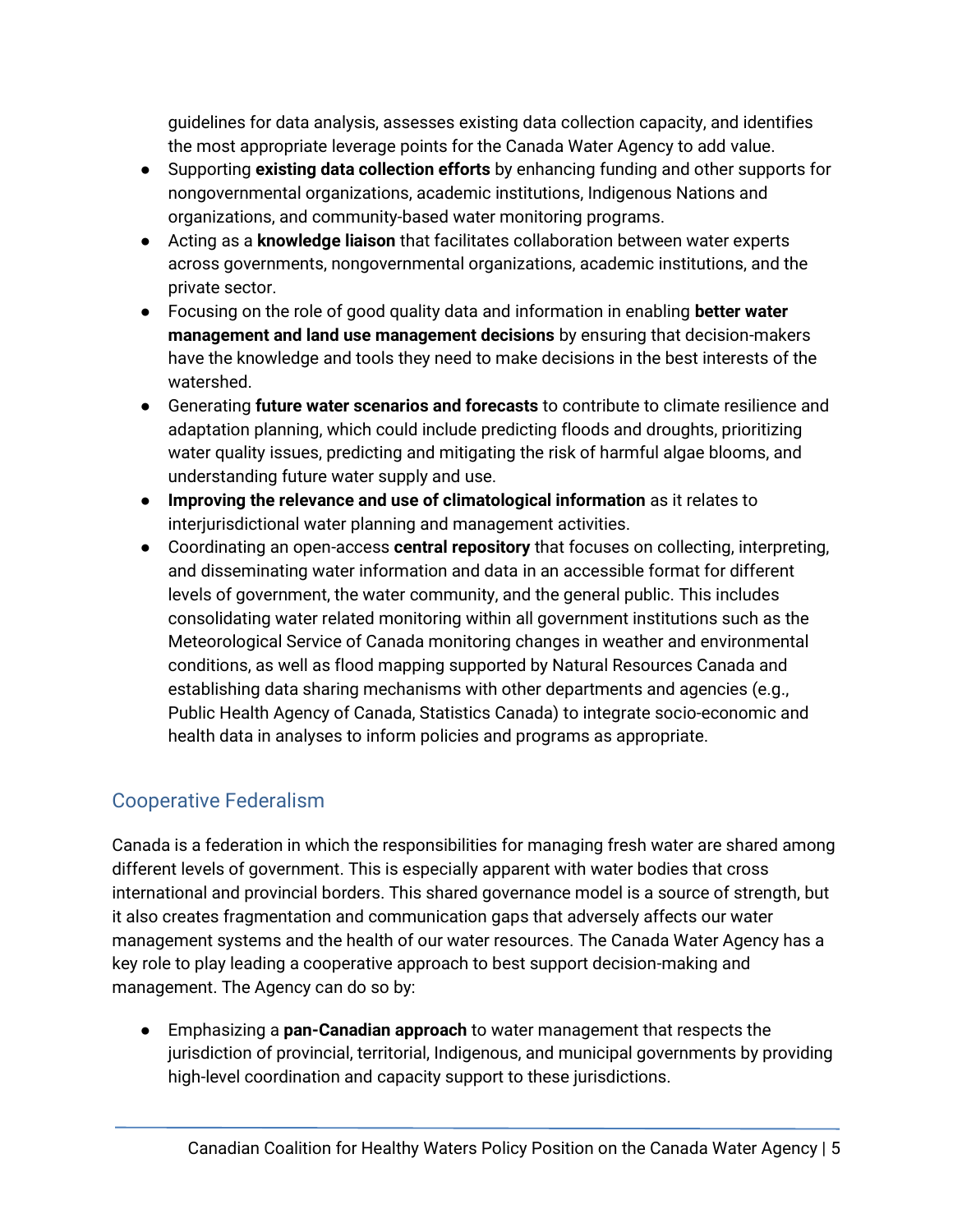- Strengthening **transboundary water management** by prioritizing healthy and intact watersheds as the basis of water management.
- Committing capacity to anticipate, investigate, avoid, and resolve **water-related disputes** between and within jurisdictions.
- Providing national scale leadership and guidance on **water management best practices**, including water-related climate change adaptation strategies.
- Committing to the **recognition of Indigenous self-government and legal systems** as a foundational and evolving component of cooperative federalism.
- **Supporting Indigenous governing bodies** in resolving disputes in the vicinity of reserves and Indigenous titled lands.
- **Establishing key partnerships** with provinces, territories, Indigenous governments, municipalities, watershed organizations, nongovernmental organizations, and industrial and agricultural organizations to develop climate change risk reduction and resilience programs and enhance protection from disasters.
- In collaboration with all orders of government and non-governmental partners, place a high priority on **implementing the government's pan-Canadian framework for Clean Growth and the Disaster Mitigation and Adaptation Fund.**
- Existing power structures consciously and unconsciously influence water management and result in water-related inequities and vulnerabilities that impact people differently in terms of water availability, water quality, access to clean drinking water, water-related disasters, and many other water related issues. To ensure no further marginalization of people within equity-deserving groups and to support justice, equity, diversity and inclusion efforts, mandate **gender-based analysis plus (GBA+)** in all policy and programming design and in evidence-based recommendations, as well as social and health vulnerability assessments based on intersecting identities and vulnerabilities.

## Watershed Approach

Addressing water governance fragmentation across the country requires a new approach that emphasizes the importance of watershed boundaries in all freshwater decision-making. The watershed approach takes into account interconnected ecological, social, economic, and cultural values that must be balanced to ensure the wellbeing of communities and ecosystems—both aquatic and terrestrial—across the watershed. The Canada Water Agency can help lead this new approach by:

- Developing a **pan-Canadian strategy** for promoting water governance according to watershed boundaries, including strategies for realigning siloed freshwater management capacities within the federal government and a roadmap for watershed-based collaboration between jurisdictions.
- Consistent with a nested watershed approach, place a high priority on negotiating, continually strengthening, and providing ongoing support to **comprehensive agreements in all of the major interjurisdictional river basins in Canada.**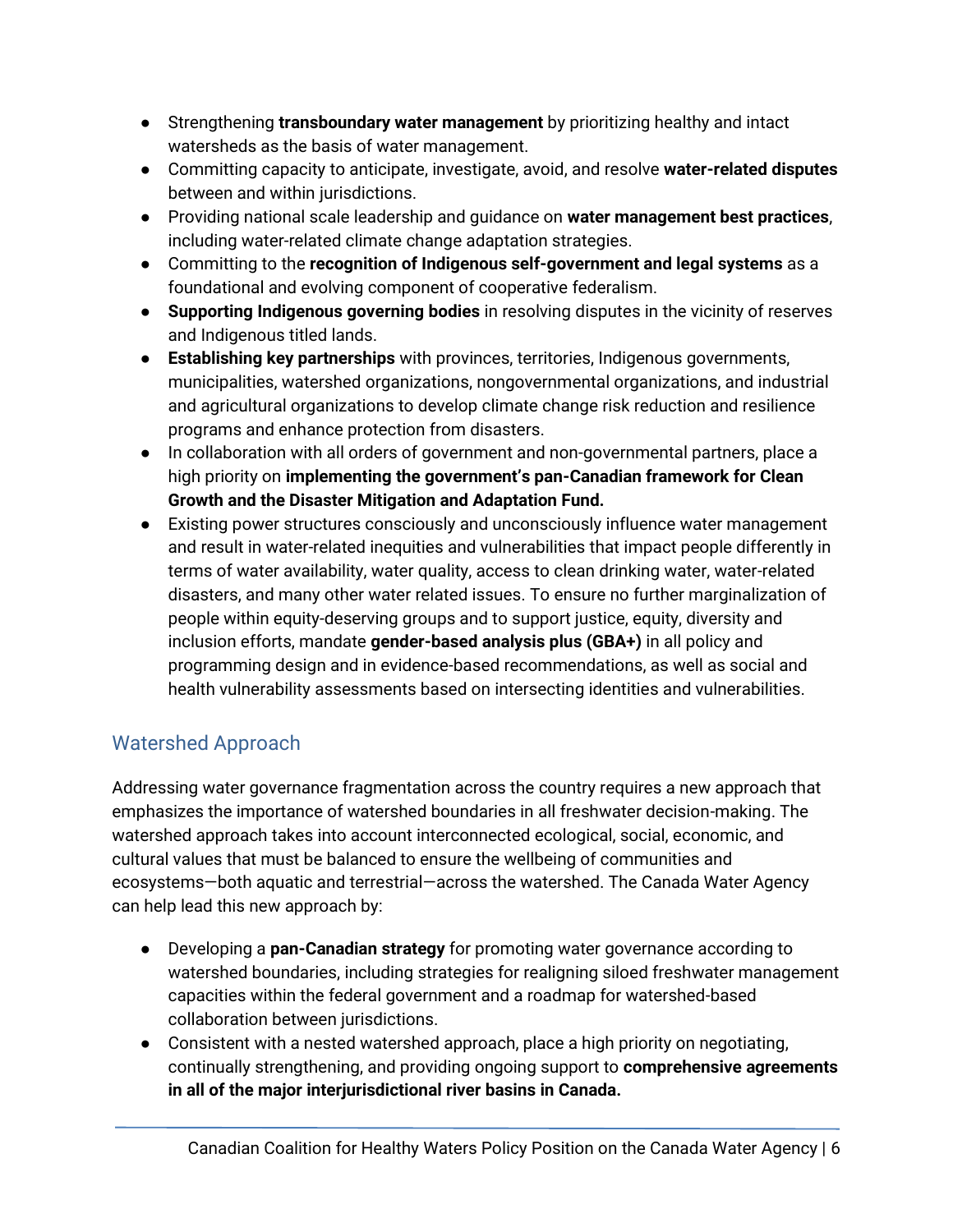- Building durable **watershed-level partnerships** for water management and land use decision-making with provinces, territories, municipalities, and Indigenous governments.
- Assist and fulsomely **support the work of the International Joint Commission** and collaborate with appropriate U.S. agencies to advance approaches to climate change adaptation and other major challenges in shared international waterways.
- Stringently **enforce the bulk water export** and other regulatory provisions in the International Boundary Waters Treaty Act and the International River Improvements Act.
- **Ensure environmental flows are protected** by way of appropriate objectives and standards in all future interjurisdictional agreements negotiated with other orders of government.
- **Ensure environmental flows are appropriately integrated** into regulations for freshwater habitat protection under the renewed Fisheries Act.
- Conduct and support research on the establishment of **environmental flows in specific circumstances**, for example in support of cold-water aquatic life.
- Conduct and support research to **better understand groundwater-surface water interactions**.
- **Conduct ongoing surveys of water withdrawals and consumptive use** in both the municipal and industrial sectors and advance understanding of these and all other interferences with hydrologic functions, including climate change, on environmental flows.
- Linking partnerships to **clear outcomes** that include building resilience to extreme events, identifying priority areas for watershed restoration, and ensuring effective environmental flow regimes are in place across all levels of jurisdiction and authority.
- Supporting the **protection and restoration of freshwater ecosystems**, including mainstreaming ecosystem services valuations into all water management decisionmaking processes, prioritizing and protecting environmental flows across all water management decisions, and promoting nature-based solutions to address pressing water challenges.
- **Integrate long-term climate resilience and risk mitigation** into all federal water programs, including infrastructure investments, disaster risk reduction, disaster planning, agricultural and industrial commitments, and national security assessments.

## Deep Reform

The Canada Water Agency is a stepping stone, not an end game. Beyond the establishment of a new institution, efforts to strengthen federal freshwater leadership must also address Canada's outdated federal water laws and policies. This work involves a broad range of actors both within and outside the federal government, but the Agency can play an important role conducting holistic analysis, convening relevant federal departments, and engaging with other levels of government on water-focused policy and legislation. Specifically, the Canada Water Agency should prioritize: